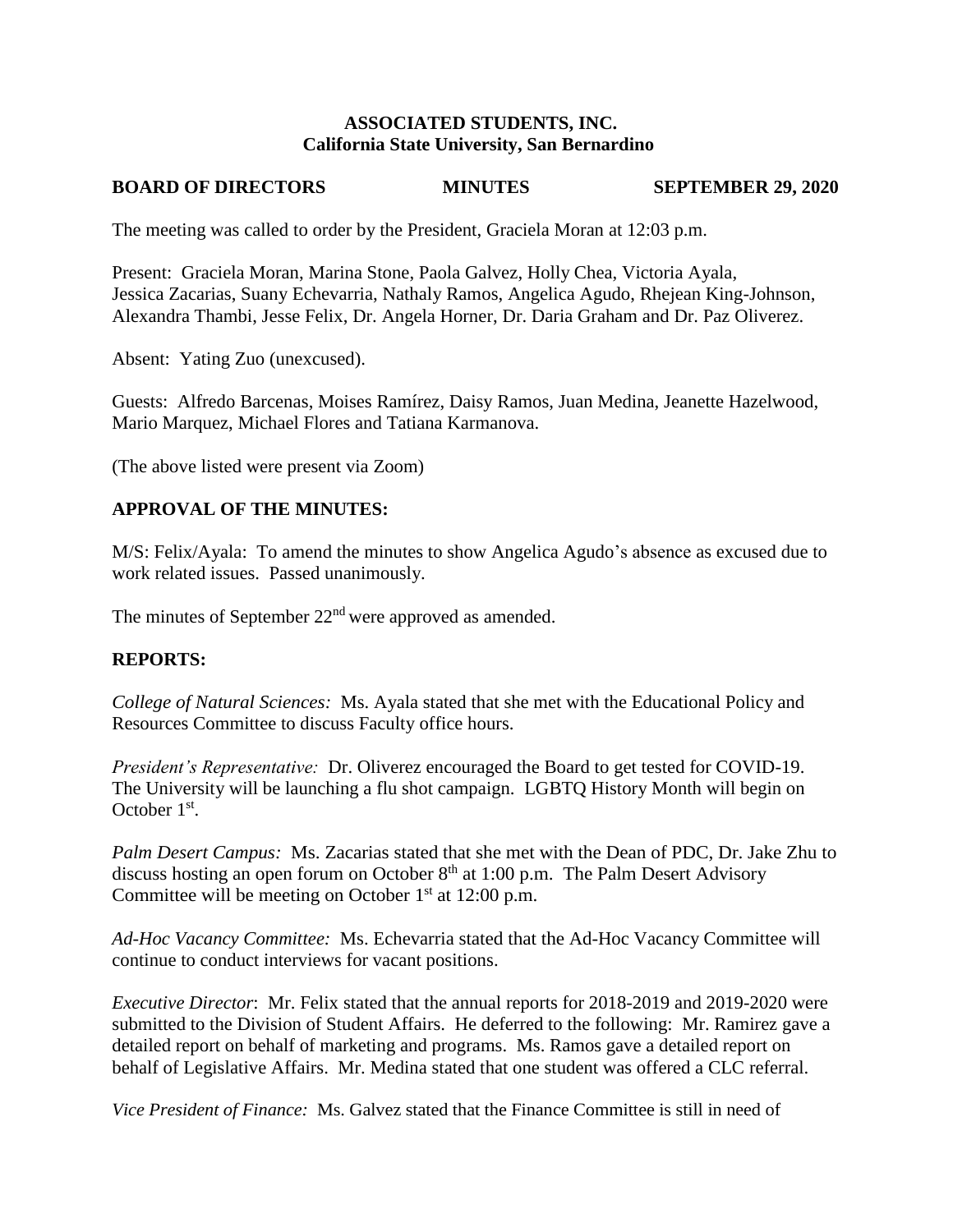#### *Minutes*

student-at-large representatives and encouraged the Board to help promote the Committee.

*Executive Vice President:* Ms. Stone stated that she is working on the Art Therapy event.

*President:* Ms. Moran stated that she will be attending the Faculty Senate meeting at 2:00 p.m. today. She deferred to Ms. Hazelwood who stated that the 2020 Census will end on September  $30<sup>th</sup>$ .

# **ADOPTION OF AGENDA:**

The agenda was adopted.

**Time Certain: BD 121-20 (12:30 p.m.)**

#### **NEW BUSINESS:**

## **BD 121-20 M/S Felix/Ayala: Presentation on the American Council on Education Internationalization Lab.**

Mr. Felix deferred to Dean Karmanova.

Dean Karmanova gave a detailed presentation on the American Council on Education (ACE) Internationalization Lab. ACE is a membership organization that prepares the higher education community to shape effective public policy and foster innovative, high-quality practices. The Internationalization Lab provides customized guidance and insight to help colleges and universities achieve their internationalization goals.

Discussion ensued.

Discussion closed.

## **BD 122-20 M/S Echevarria/King-Johnson: Appointment of Mario Marquez as a studentat-large representative to the ASI Board of Directors.**

Ms. Echevarria and Ms. Ayala spoke in favor of Mr. Marquez.

Passed unanimously.

#### **BD 123-20 M/S Echevarria/Ayala: Appointment of Michael Flores as the College of Business and Public Administration representative to the ASI Board of Directors.**

Ms. Echevarria and Ms. Ayala spoke in favor of Mr. Flores.

Passed unanimously.

#### **BD 124-20 M/S Felix/Ayala: Approval of the 2019-20 audit and financial statement.**